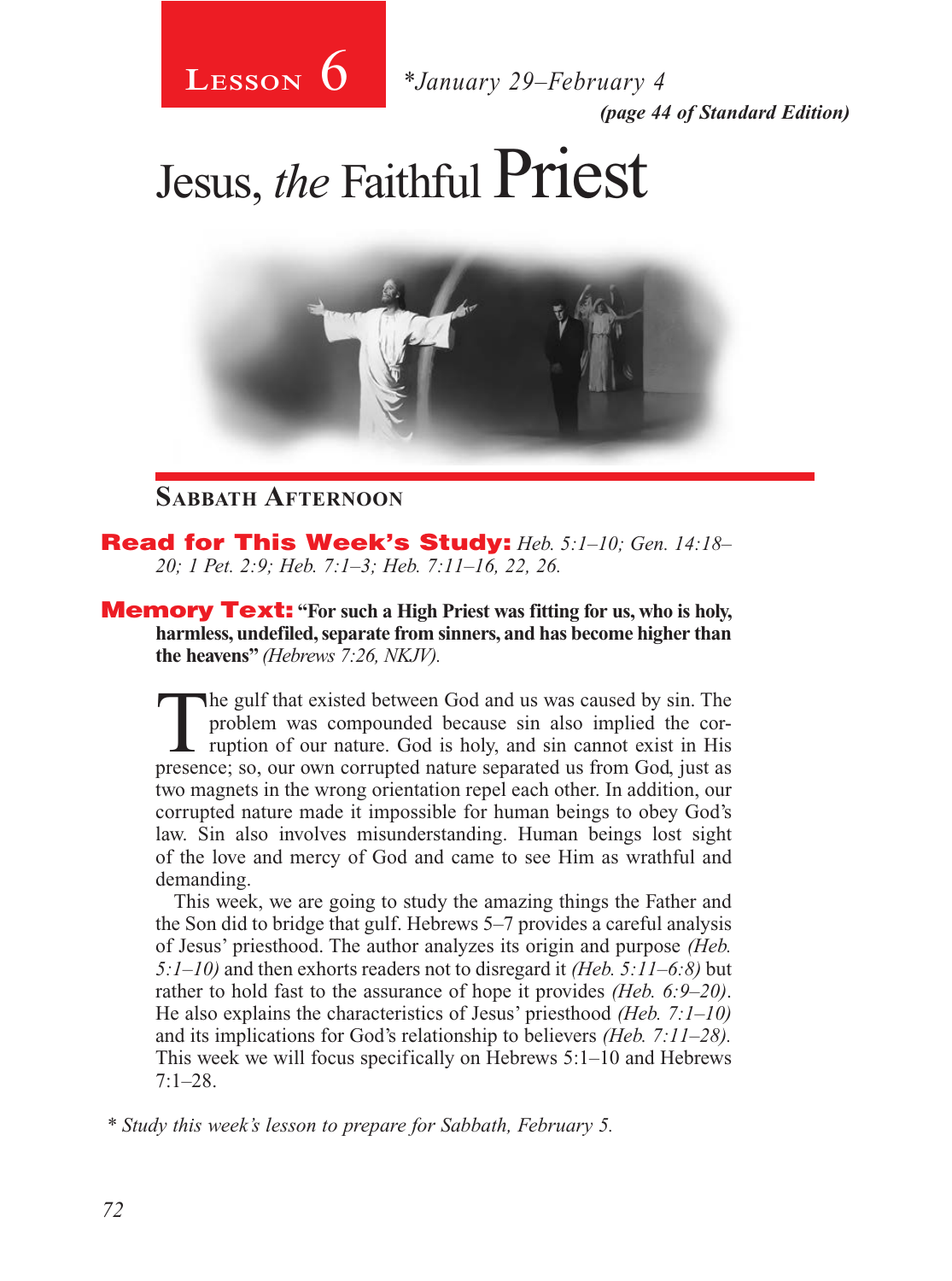#### **A Priest on Behalf of Human Beings**

**Read** Hebrews 5:1–10. What is the role of the priesthood and, accord**ing to this passage, how does Jesus fulfill that role?**

The basic purpose of the Levitical priesthood was to mediate between sinful people and God. Priests were appointed by God in order to minister in behalf of human beings; therefore, they needed to be merciful and understanding of human weaknesses.

\_\_\_\_\_\_\_\_\_\_\_\_\_\_\_\_\_\_\_\_\_\_\_\_\_\_\_\_\_\_\_\_\_\_\_\_\_\_\_\_\_\_\_\_\_\_\_\_\_\_\_\_

\_\_\_\_\_\_\_\_\_\_\_\_\_\_\_\_\_\_\_\_\_\_\_\_\_\_\_\_\_\_\_\_\_\_\_\_\_\_\_\_\_\_\_\_\_\_\_\_\_\_\_\_

In Hebrews 5:5–10, Paul shows that Jesus perfectly fulfills those purposes: God appointed Him *(Heb. 5:5, 6),* and Jesus understands us because He also has suffered *(Heb. 5:7, 8)*.

There are some important differences, however. Jesus was not "chosen from among men" *(Heb. 5:1, ESV).* Instead, Jesus adopted human nature in order, among other things, to serve as a priest in our behalf. Jesus did not offer sacrifices for His own sins *(Heb. 5:3)*, but only for our sins, because He was sinless *(Heb. 4:15, Heb. 7:26–28).*

Hebrews says that Jesus prayed "to Him who was able to save Him from death, and was heard" *(Heb. 5:7, NKJV).* Hebrews was referring to the second death, from which God saved Jesus when He resurrected Him *(Heb. 13:20).* Hebrews also says that Jesus "learned obedience through what he suffered" *(Heb. 5:8, ESV).* Obedience was new to Jesus, not because He was disobedient but because He was God. As Sovereign over the universe, Jesus did not obey anyone; instead, everyone obeyed Him.

Jesus' sufferings and death on the cross are an essential part of His priestly ministry. Sufferings did not perfect Jesus in the sense that He improved morally or ethically. Sufferings did not make Him merciful. To the contrary, Jesus came to this earth because He always was merciful, which is why He had compassion on us *(Heb. 2:17).* What Hebrews means is that it was through sufferings that the reality of Jesus' brotherly love, the authenticity of His human nature, and the depth of His submission as Representative of humanity to the will of the Father were truly expressed and revealed. He was "perfected" in the sense that His sufferings qualified Him to be our High Priest. It was His life of perfect obedience, and then His death on the cross, that constitute the sacrificial offering that Jesus presented before the Father as our Priest.

**First Peter 2:9 says that we are "a royal priesthood." What does Jesus' life tell you that your relationship with other human beings should be because we are in this sacred role?**

\_\_\_\_\_\_\_\_\_\_\_\_\_\_\_\_\_\_\_\_\_\_\_\_\_\_\_\_\_\_\_\_\_\_\_\_\_\_\_\_\_\_\_\_\_\_\_\_\_\_\_\_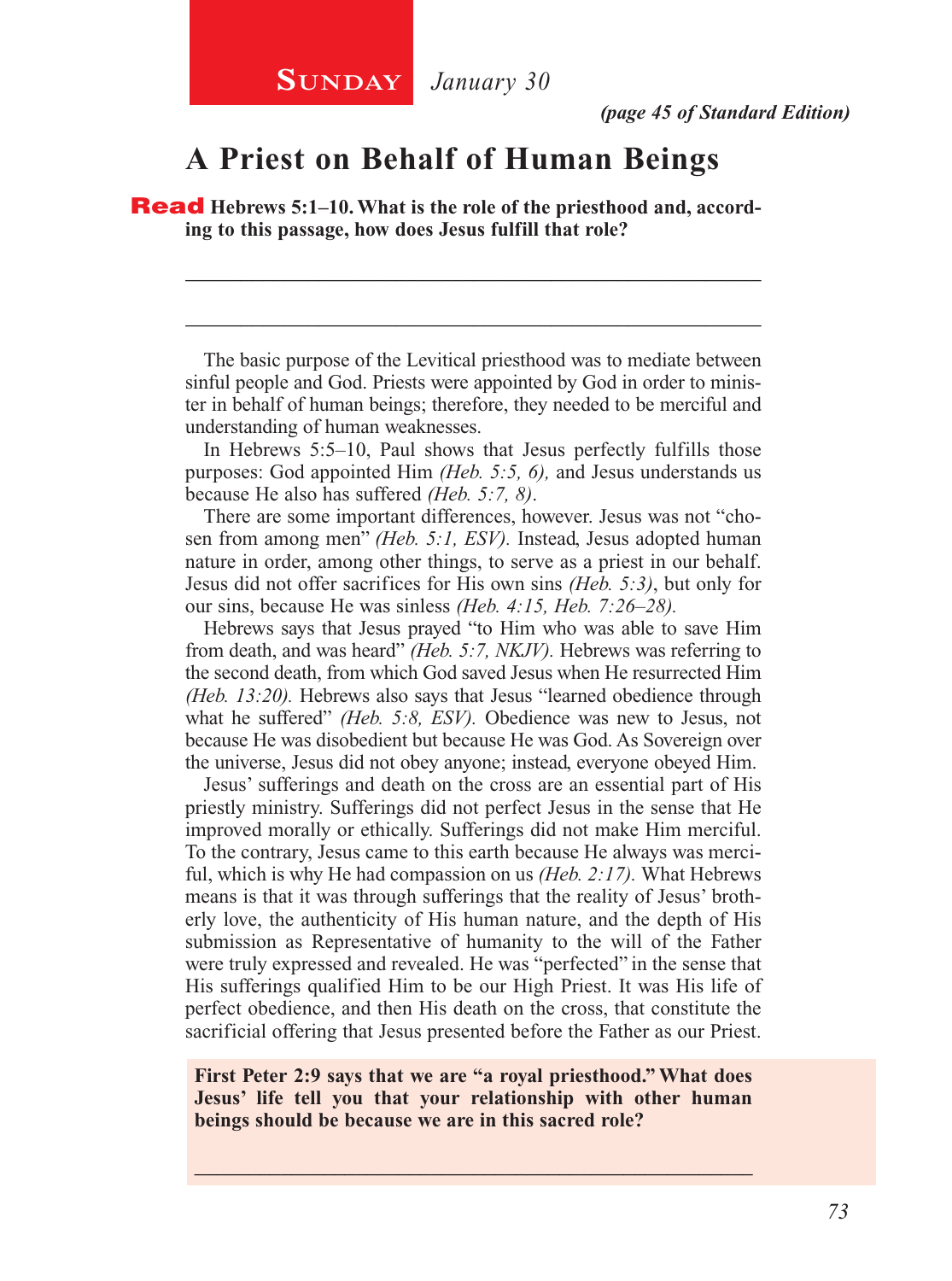*(page 46 of Standard Edition)*

#### **According to the Order of Melchizedek**

\_\_\_\_\_\_\_\_\_\_\_\_\_\_\_\_\_\_\_\_\_\_\_\_\_\_\_\_\_\_\_\_\_\_\_\_\_\_\_\_\_\_\_\_\_\_\_\_\_\_\_\_

\_\_\_\_\_\_\_\_\_\_\_\_\_\_\_\_\_\_\_\_\_\_\_\_\_\_\_\_\_\_\_\_\_\_\_\_\_\_\_\_\_\_\_\_\_\_\_\_\_\_\_\_

Read **Genesis 14:18–20 and Hebrews 7:1–3. Who was Melchizedek, and how did he prefigure Jesus?**

Melchizedek was both a king and a priest. He also was superior to Abraham, since Abraham paid him tithe. Likewise, Jesus is King and Priest *(Heb. 1:3)*; unlike Melchizedek, however, Jesus was sinless *(Heb. 7:26–28)*.

Hebrews 7:15 explains that Jesus was Priest "in the likeness of Melchizedek" *(NKJV)*. This is what the earlier expression in Hebrews, "according to the order of Melchizedek" *(Heb. 5:6, NKJV)*, means. Jesus was not a successor of Melchizedek, but His priesthood was similar to his.

For instance, Paul says that Melchizedek was without father, mother, genealogy, birth, and death. Some have suggested that Melchizedek was an incarnation of Jesus in the time of Abraham. But this thought does not fit the argument of Hebrews. Melchizedek "resembles" Jesus *(see ESV)*, which implies that he was different from Jesus *(Heb. 7:3)*.

It also has been suggested that Melchizedek was a heavenly being, but this would destroy the argument of Hebrews. If Melchizedek were without father, mother, beginning, or end, he would be God Himself. This poses a problem. Melchizedek's heavenly, fully divine priesthood would have preceded the ministry of Jesus. If this were the case, as Hebrews says, "what further need would there have been for another priest to arise" *(Heb. 7:11, ESV)*?

Instead, Hebrews uses the silence of Scripture regarding Melchizedek's birth, death, and genealogy to build a *typology*, a symbol, for Jesus' priestly ministry *(Gen. 14:18–20)* and reveals that Jesus Himself was eternal. In short, Melchizedek was a Canaanite king-priest who served as a type of Christ.

"It was Christ that spoke through Melchizedek, the priest of the most high God. Melchizedek was not Christ, but he was the voice of God in the world, the representative of the Father. And all through the generations of the past, Christ has spoken; Christ has led His people, and has been the light of the world."—Ellen G. White, *Selected Messages*, book 1, p. 409.

**What does the revelation about Melchizedek teach us about how God works among those who have never had human missionaries preach to them?**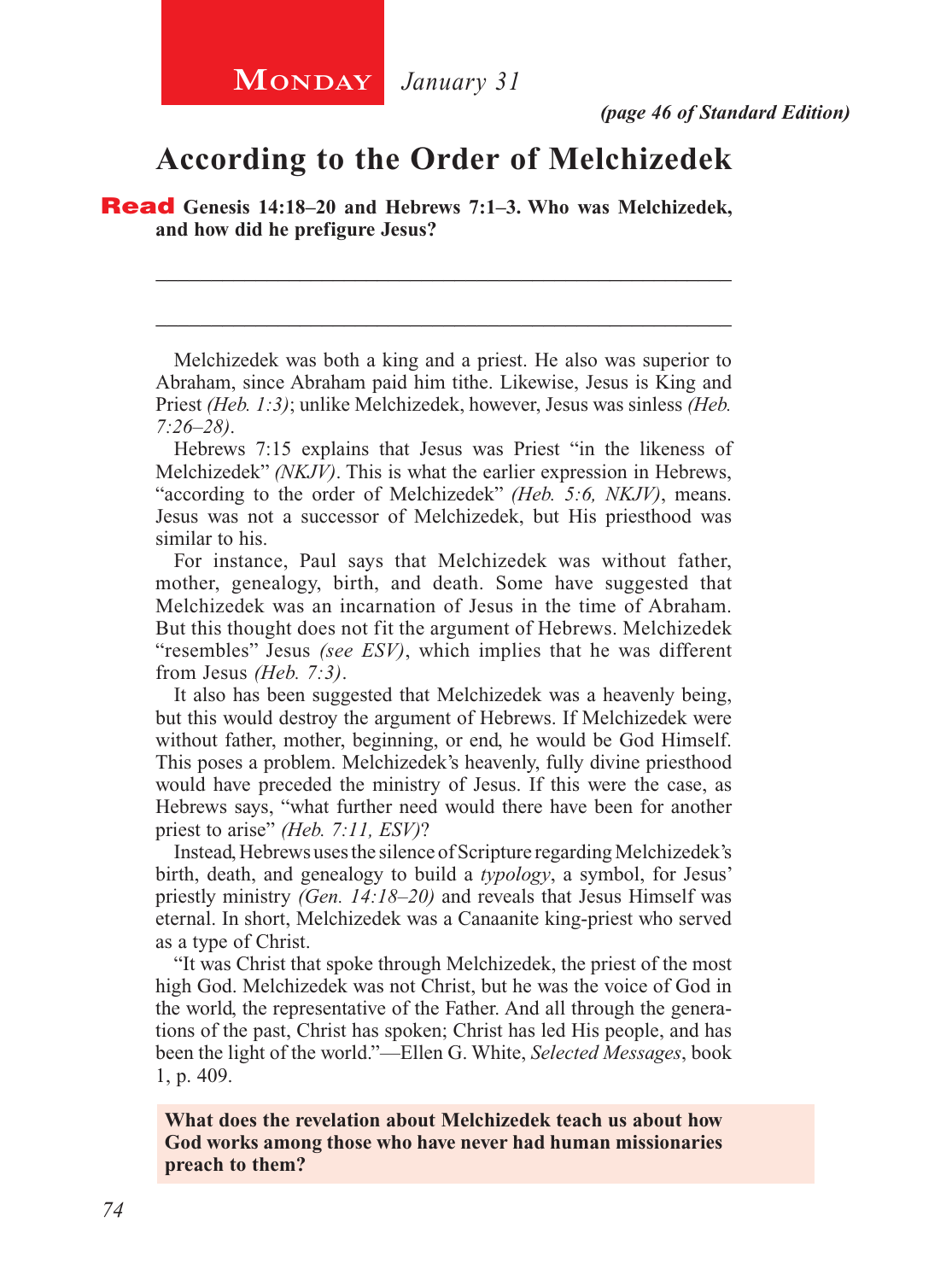## **TUESDAY** *February* 1

#### **An Effective Priest**

"Therefore, if perfection were through the Levitical priesthood (for under it the people received the law), what further need was there that another priest should rise according to the order of Melchizedek, and not be called according to the order of Aaron?" *(Heb. 7:11, NKJV)*.

Priests are mediators between God and human beings. Hebrews says, however, that Levitical priests could not provide complete, confident access to God because they could not provide *perfection (Heb. 7:11, 18, 19)*. After all, they themselves weren't perfect; so, how could they somehow bestow perfection upon others?

Nor could the animal sacrifices cleanse the conscience of the sinner. Their purpose was to point forward to the ministry of Jesus and His sacrifice, which alone would provide true cleansing from sin *(Heb. 9:14; Heb. 10:1–3, 10–14).* The function of the Levitical priests and their sacrifices was temporary and illustrative. Through their ministry, God wanted to lead the people to put their faith in the future ministry of Jesus, " 'the Lamb of God who takes away the sin of the world!' " *(John 1:29, NKJV).*

#### Read **Hebrews 7:11–16. Why was there a need to change the law?**

Hebrews 7:12 explains that the change of priesthood made a change in the law necessary. Why? Because there was a very strict law that prohibited a person who was not of the line of Levi through Aaron from serving as a priest *(Num. 3:10; Num. 16:39, 40)*. Hebrews 7:13, 14 explains that Jesus was from the line of Judah, and so this law prohibited Him from being a Levitical priest. So, Paul argues that the appointment of Jesus as Priest meant God has changed the law of the priesthood.

\_\_\_\_\_\_\_\_\_\_\_\_\_\_\_\_\_\_\_\_\_\_\_\_\_\_\_\_\_\_\_\_\_\_\_\_\_\_\_\_\_\_\_\_\_\_\_\_\_\_\_\_

\_\_\_\_\_\_\_\_\_\_\_\_\_\_\_\_\_\_\_\_\_\_\_\_\_\_\_\_\_\_\_\_\_\_\_\_\_\_\_\_\_\_\_\_\_\_\_\_\_\_\_\_

Jesus' coming also implied a change in the law of sacrifices. Sinners were required to bring different kinds of sacrifices to obtain atonement *(Leviticus 1–7)*, but now that Jesus has come and offered a perfect sacrifice, the law of animal sacrifices also has been put aside *(Heb. 10:17, 18)* as a result of the new covenant and the fuller revelation of the plan of salvation.

**Think about the endless number of animal sacrifices offered through antiquity, all pointing to Jesus, and yet not one of them—or all of them—could truly pay for our sins. Why could only the death of Jesus pay for them?**

 $\_$  , and the set of the set of the set of the set of the set of the set of the set of the set of the set of the set of the set of the set of the set of the set of the set of the set of the set of the set of the set of th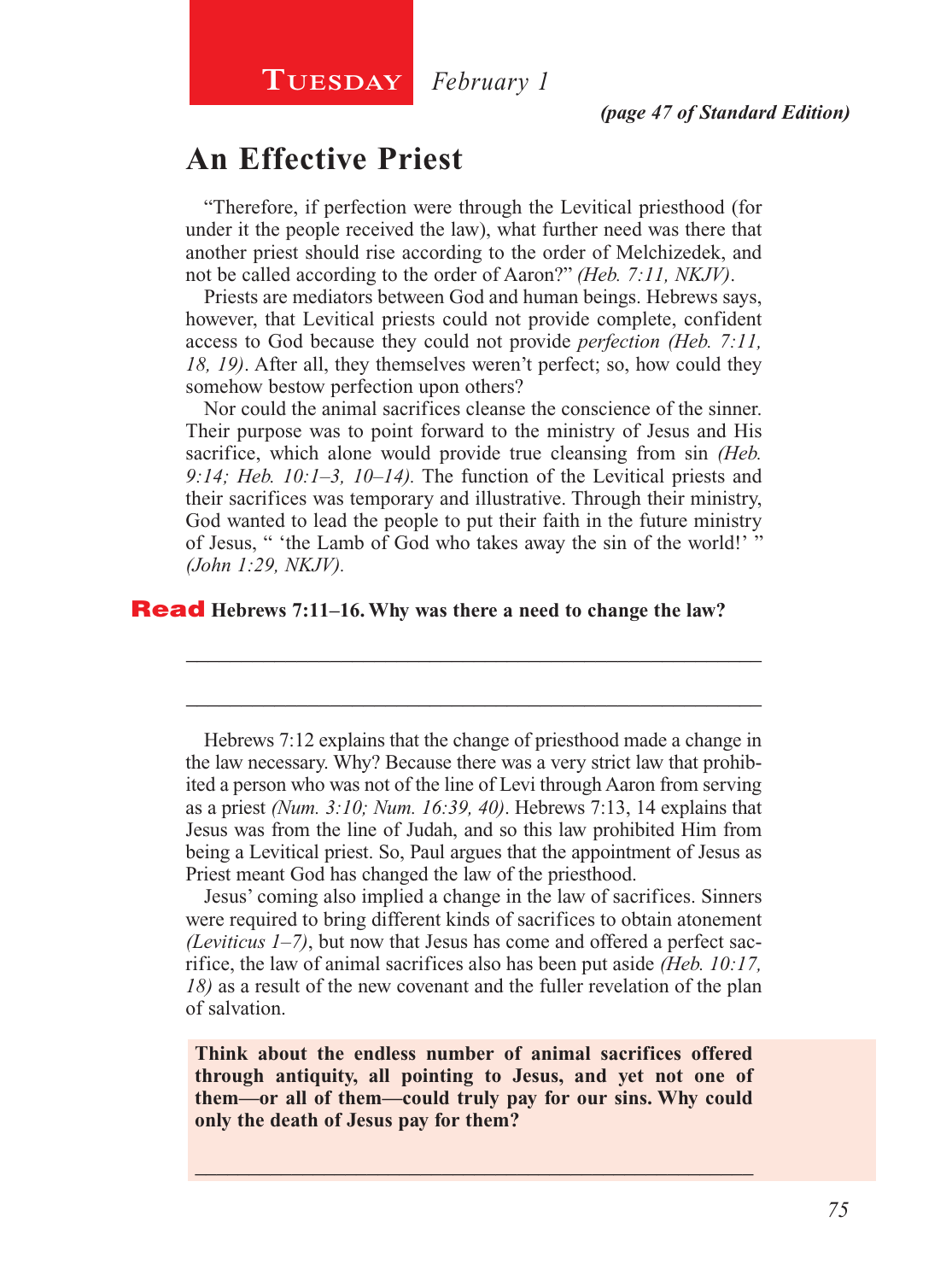*(page 48 of Standard Edition)*

### **An Eternal Priest**

Read **Hebrews 7:16. On what basis did Jesus become priest?**

Jesus received the priesthood on the basis of an indestructible life and because He holds an eternal ministry. The implication of these facts is astounding. It means that Jesus' ministry will never be surpassed or outclassed. Jesus saves completely, eternally, "to the uttermost" *(Heb. 7:25)*. The salvation that Jesus provides is total and final. It reaches the innermost aspects of human nature *(Heb. 4:12, Heb. 9:14, Heb. 10:1–4)*. Jesus' intercession before God involves all the benefits granted under the new covenant.

\_\_\_\_\_\_\_\_\_\_\_\_\_\_\_\_\_\_\_\_\_\_\_\_\_\_\_\_\_\_\_\_\_\_\_\_\_\_\_\_\_\_\_\_\_\_\_\_\_\_\_\_

\_\_\_\_\_\_\_\_\_\_\_\_\_\_\_\_\_\_\_\_\_\_\_\_\_\_\_\_\_\_\_\_\_\_\_\_\_\_\_\_\_\_\_\_\_\_\_\_\_\_\_\_

It includes much more than the forgiveness of sins, too. It implies putting the law in our hearts, making us new people in Him, and leading us to the dissemination of the gospel to the world *(Heb. 8:10–12)*. As one with God and with human beings, He represents us before the Father. As One who offered His life as a sacrifice, Jesus has unwavering favor before God.

\_\_\_\_\_\_\_\_\_\_\_\_\_\_\_\_\_\_\_\_\_\_\_\_\_\_\_\_\_\_\_\_\_\_\_\_\_\_\_\_\_\_\_\_\_\_\_\_\_\_\_\_

\_\_\_\_\_\_\_\_\_\_\_\_\_\_\_\_\_\_\_\_\_\_\_\_\_\_\_\_\_\_\_\_\_\_\_\_\_\_\_\_\_\_\_\_\_\_\_\_\_\_\_\_

#### Read **Hebrews 7:22. What is Jesus in relation to the new covenant?**

Jesus is the surety of the new covenant because God swore an oath that Jesus would be a priest "forever" *(Heb. 7:21)*. It is very easy to fail to understand the importance of this oath. Paul already had referred to the oaths God made to the desert generation and to Abraham *(Heb. 3:7–11, Heb. 6:13–15)*. The difference between those oaths and the oath that God has sworn to the Son is that those oaths were made to mortal human beings. Oaths stay in force as long as the beneficiaries are alive. God's oaths to the desert generation and to Abraham were binding as long as there was a desert generation and there were descendants of Abraham *(see Gal. 3:29)*.

In the case of the Son, however, whose life is "indestructible," the oath God made to Him will be binding forever. A person who stood in surety or guarantee of another was liable to the same penalties as the person for whom he stood in surety, including death. Yet, the Father established Jesus as a guarantee to us that He will not default on His promises. That's how certain we can be of the salvation that we have been given in Jesus.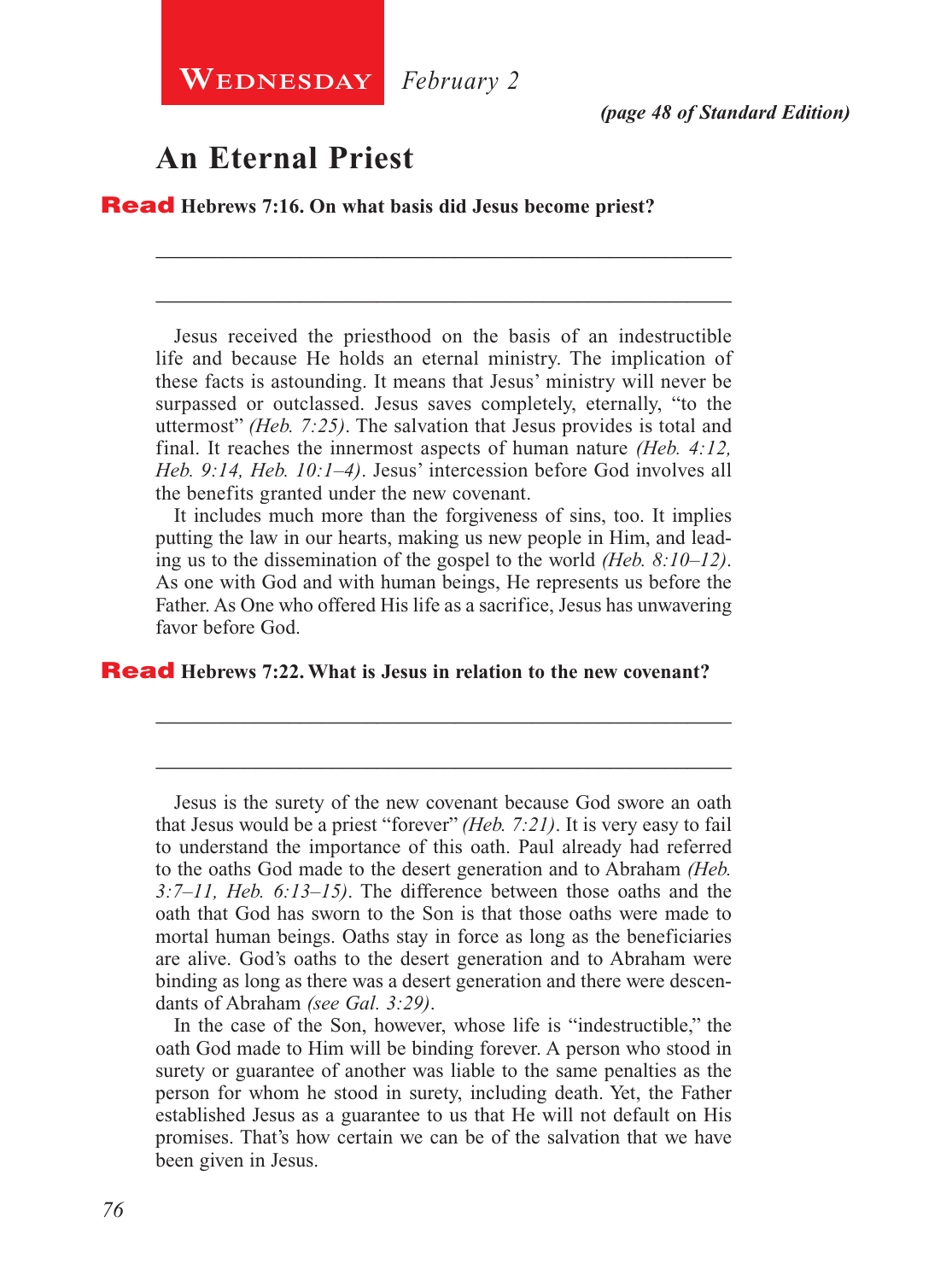*(page 49 of Standard Edition)*

### **A Sinless Priest**

Read **Hebrews 7:26. What are the five characteristics of Jesus in this passage?**

Jesus was "holy." This means that Jesus was without fault in relationship to God *(Heb. 2:18; Heb. 4:15; Heb. 5:7, 8)*. The Old Greek translation of the Old Testament used the same Greek term to designate those who maintain their covenant relationship with God and with others.

\_\_\_\_\_\_\_\_\_\_\_\_\_\_\_\_\_\_\_\_\_\_\_\_\_\_\_\_\_\_\_\_\_\_\_\_\_\_\_\_\_\_\_\_\_\_\_\_\_\_\_\_

\_\_\_\_\_\_\_\_\_\_\_\_\_\_\_\_\_\_\_\_\_\_\_\_\_\_\_\_\_\_\_\_\_\_\_\_\_\_\_\_\_\_\_\_\_\_\_\_\_\_\_\_

Jesus was "undefiled." He remained pure and untouched by evil, despite being tempted in "all points" *(Heb. 4:15, Heb. 2:18)*. Jesus' perfect sinlessness is important for His priesthood. The old covenant stipulated that sacrificial victims had to be "without blemish" to be acceptable to God *(Lev. 1:3, 10, etc.)*. Jesus' perfect obedience during His earthly life made it possible for Him to offer Himself as an acceptable sacrifice to God *(Heb. 9:14)*.

Jesus was "separated from sinners" when He ascended to heaven. The Greek verb tense suggests that this is a present state for Jesus, which began at a specific point in time. Jesus endured hostility from sinners during His earthly life, but He was victorious and then was seated at the right hand of God *(Heb. 12:2, 3).* Jesus also is "separate from sinners" in that He was perfectly sinless *(Heb. 4:15)*.

Jesus was "exalted . . . above the heavens" *(ESV).* It means that Jesus has been exalted above everything there is and, therefore, He is one with God. In the Psalms, God is the One who is "exalted above the heavens" *(Ps. 57:5, 11; Ps. 108:5)*.

Jesus was fully human, but He was not a sinful human being, as we are *(Heb. 2:14–16, Heb. 4:15)*. Jesus is perfect, not simply because He never sinned but because He was not corrupted by sin as we are.

Yet, because He also was fully human, He also is our Example. He shows us how to run the race of life *(Heb. 12:1–4)*. He is the example that we must follow *(1 Pet. 2:21–23)*. Because He is "holy, innocent, unstained, separated from sinners" *(Heb. 7:26, ESV)*, He is our Savior, and we, too, can reflect His character.

**Though Jesus was a human being, like us, He never sinned. How do we wrap our minds around this amazing thought? Think about just how holy He must be! Why, then, should the promise of His holiness being credited to us by faith help assure us of salvation?**

\_\_\_\_\_\_\_\_\_\_\_\_\_\_\_\_\_\_\_\_\_\_\_\_\_\_\_\_\_\_\_\_\_\_\_\_\_\_\_\_\_\_\_\_\_\_\_\_\_\_\_\_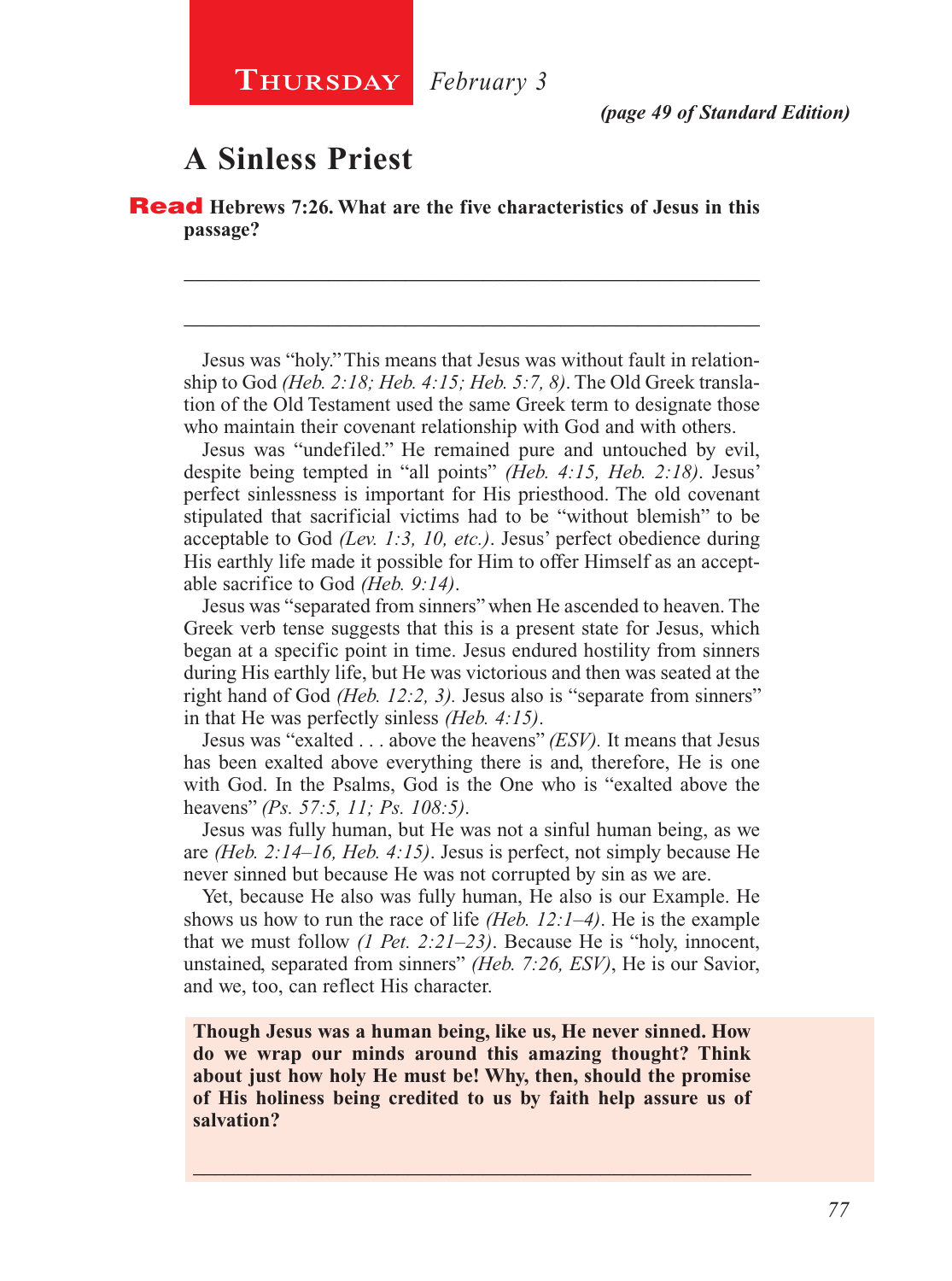## **FRIDAY** *February* 4

#### *(page 50 of Standard Edition)*

**Further Thought:** "Christ is watching. He knows all about our burdens, our dangers, and our difficulties; and He fills His mouth with arguments in our behalf. He fits His intercessions to the needs of each soul, as He did in the case of Peter. . . . Our Advocate fills His mouth with arguments to teach His tried, tempted ones to brace against Satan's temptations. He interprets every movement of the enemy. He orders events."—Ellen G. White, *The SDA Bible Commentary*, vol. 7, p. 931 (letter 90, 1906).

"It was Satan's purpose to bring about an eternal separation between God and man; but in Christ we become more closely united to God than if we had never fallen. In taking our nature, the Saviour has bound Himself to humanity by a tie that is never to be broken. . . . This is the pledge that God will fulfill His word. 'Unto us a child is born, unto us a son is given: and the government shall be upon His shoulder.' God has adopted human nature in the person of His Son, and has carried the same into the highest heaven. It is the 'Son of man' who shares the throne of the universe. It is the 'Son of man' whose name shall be called, 'Wonderful, Counselor, The mighty God, The everlasting Father, The Prince of Peace.' Isaiah 9:6. The I AM is the Daysman between God and humanity, laying His hand upon both. He who is 'holy, harmless, undefiled, separate from sinners,' is not ashamed to call us brethren. Hebrews 7:26; 2:11. In Christ the family of earth and the family of heaven are bound together. Christ glorified is our brother. Heaven is enshrined in humanity, and humanity is enfolded in the bosom of Infinite Love."—Ellen G. White, *The Desire of Ages*, pp. 25, 26.

#### Discussion Questions:

 **The first quotation above says, "He [Jesus] fills His mouth with arguments in our behalf." What does that promise mean to you? Think about what this teaches us about God's love for us. Why is this idea so encouraging? Why do we need someone arguing in our behalf?**

**2** The second quotation above says that "in Christ we become **more closely united to God than if we had never fallen." What does that mean? How can we experience that closeness, and what comfort can you draw from that experience? In class, describe what this closeness means and what it is like to experience it. How do His "arguments in our behalf" help us have this experience?**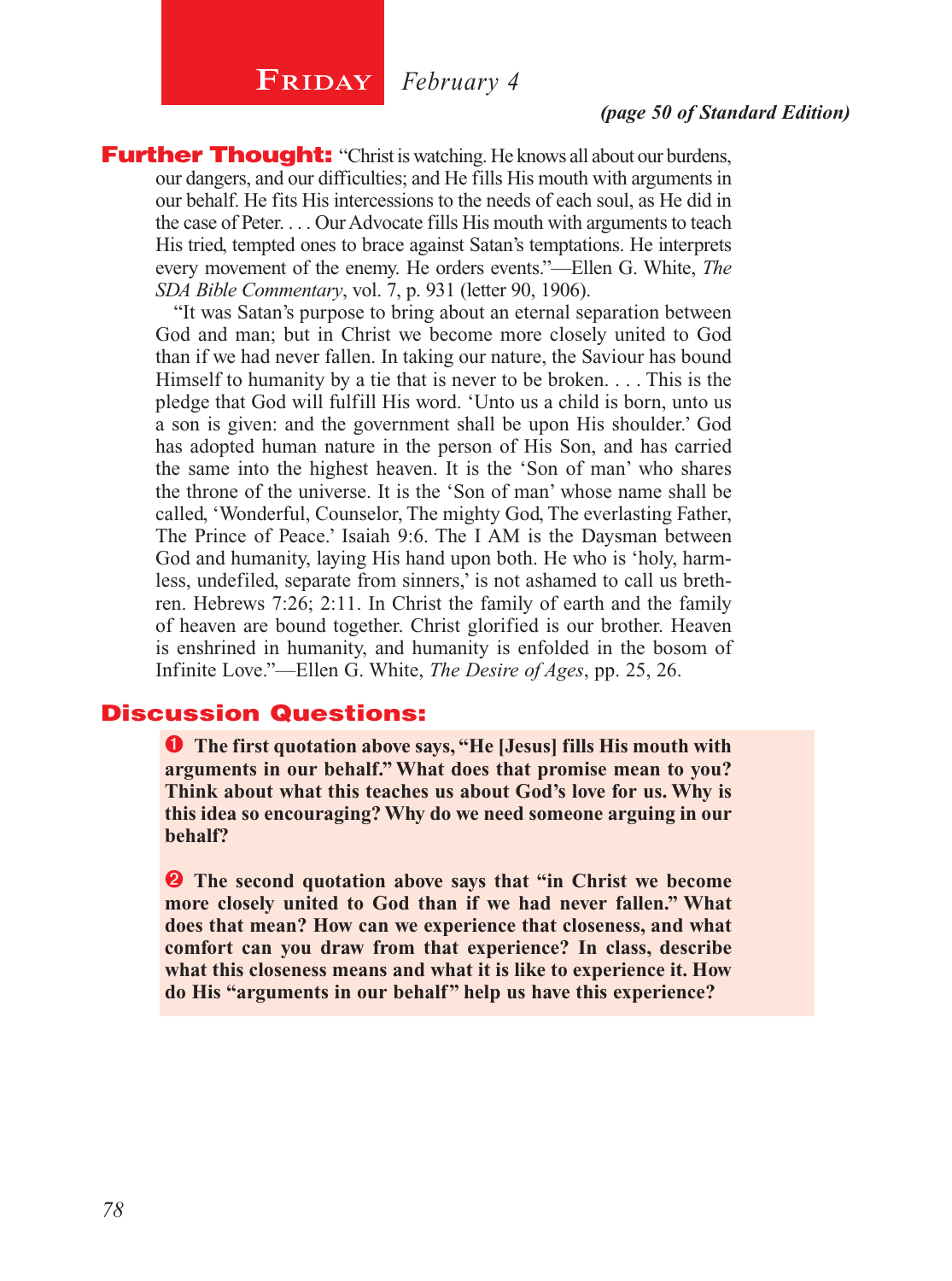# INSIDES*tory*

## Brave Missionary

By Daisy Jung

I always was a coward.

When I first moved into an academy dormitory in South Korea, I had to listen to Christian music to fall asleep at night. When some unkind students robbed me of 10,000 South Korean won (about US\$10) in the bathroom at the train station, I was scared to enter the train station's bathroom again.

My fears peaked when I served for a year as a student missionary in the rural Philippines. Young men who were curious about me—a young foreign woman—gathered around my candlelit house at night, whistling and sometimes peering into the windows. I began to suffer insomnia and could fall asleep only at dawn after listening to Christian music and reading the Bible.

My anxiety followed me to southern Asia, where I now live with my husband and two sons. Many times my husband watched me carefully check my surroundings on buses or trains before closing my eyes to sleep.

"Daisy," he said, "I'm really curious how a person as scared as you ever signed up to be a missionary."

It was true. I was a coward missionary. I preferred to stay in safe places.

But something changed my mind. One day, my sons and I were discussing war over a meal. I told the boys that many wars were going on around the world, and seven-year-old Saint, who has many fears like his mother, asked with interest, "Mom, then we can't go to places like that as missionaries, right?"

"Yes, we can't go to dangerous places," I said.

"Then does that mean that people there don't know Jesus?" Saint asked. "Yes, many people are dying without knowing Jesus."

Saint said firmly, "Mom, then let's go to those places. Let's go there and be missionaries."

How could I object to such conviction? "Let's do that someday," I agreed.

Deep down in my heart, however, I had many questions. I wondered: *I'm here as a missionary, but am I too worried about myself? I say I believe in God, but do I trust Him only when I feel that my own safety is secure?*

My daily prayers have changed since that conversation with my sons. Now I pray, "God, please give me a mighty faith. Give me a heart and a faith to love people, to go near them, and to take care of them that is bigger than my fears about my safety."



*This mission story illustrates Mission Objective Number 1 of the Seventh-day Adventist Church's "I Will Go" strategic plan: "To revive the concept of worldwide mission and sacrifice for mission as a way of life involving not only pastors but every church member, young and old, in the joy of witnessing for Christ and making disciples." Learn more at IWillGo2020.org.*

**Provided by the General Conference Office of Adventist Mission, which uses Sabbath School mission offerings to spread the gospel worldwide. Read new stories daily at AdventistMission.org.**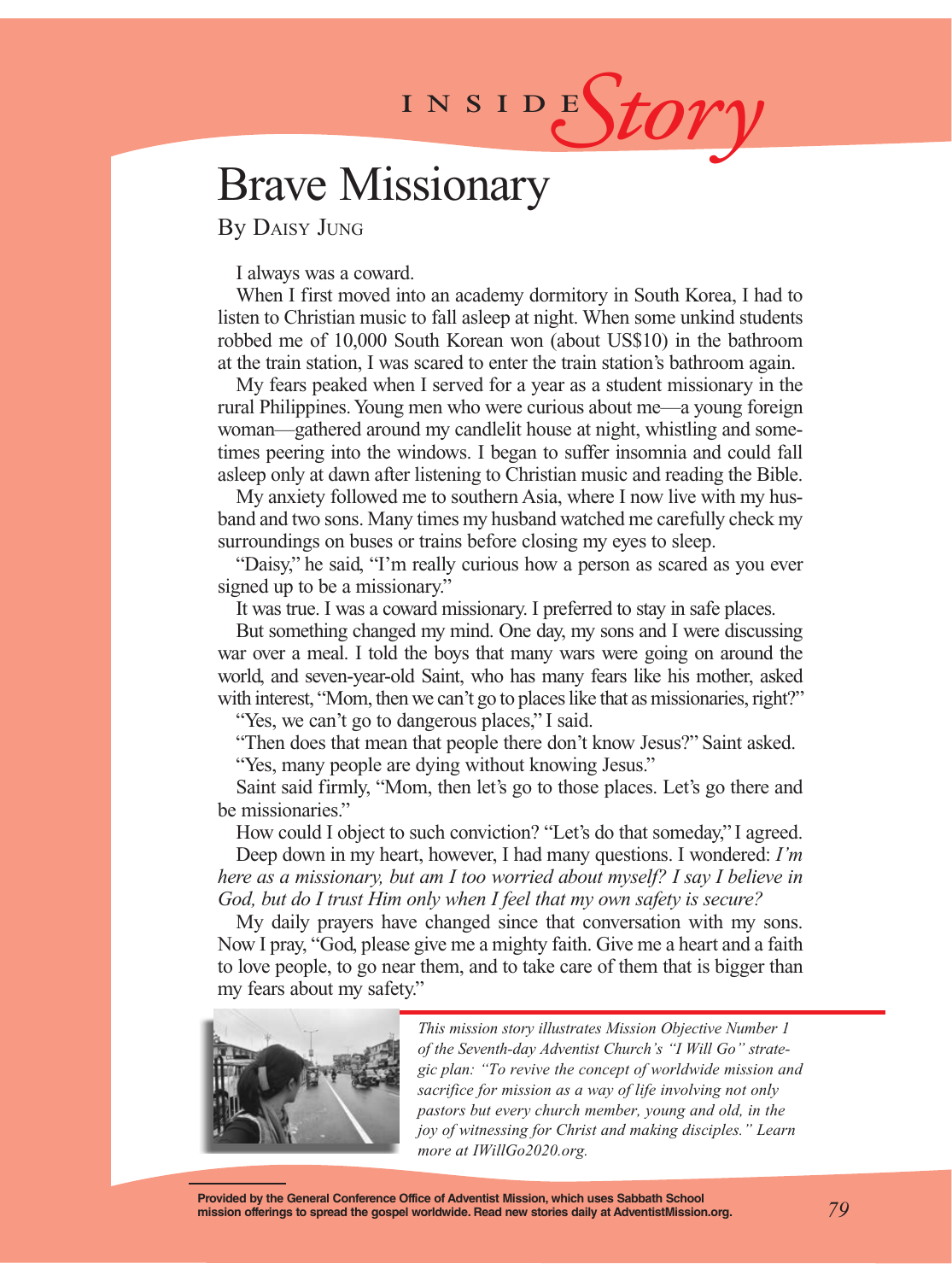#### *Part I: Overview*

Key Texts: *Heb. 5:1–10; Gen. 14:18–20; 1 Pet. 2:9; Heb. 7:1–3; Heb. 7:11–16, 22, 26.*

**Lesson Themes:** Sin separated us from God. Christ, however, came to bridge that gulf. In order to do that, He became our High Priest. His role has similarities to human priests—but also differences. He is called a priest "according to the order of Melchizedek" *(Heb. 5:6, NRSV)*. What that actually means is that Christ is "resembling Melchizedek" *(Heb. 7:15, NRSV)*. This king and priest, Melchizedek, was a contemporary of Abram. When a coalition of kings attacked Sodom and Gomorrah, they not only conquered it but also took Lot, the nephew of Abram, captive. In response, Abram launched a counterattack and rescued Lot and the other captured citizens of those cities, together with the plundered goods. After they returned from battle, Melchizedek, king and priest of Salem, blessed Abram, and in return, Abram gave Melchizedek one tenth of all the battle spoil *(Genesis 14).* This Melchizedek was neither Christ incarnate nor a heavenly being. He was just a human king and priest, a useful paradigm for Paul to use. Melchizedek, as a type of Christ, fits into Paul's argument. Although not belonging to the tribe of Levi—the priestly tribe in ancient Israel—Christ became an effective and superior priest because His priesthood was according to the order of Melchizedek, the king-priest of Salem. Note that Melchizedek received the tithe from Abraham, which makes his priesthood prior to and superior to that of that of Levi. Thus, the priesthood of Melchizedek fittingly typifies Christ's royal priesthood.

#### *Part II: Commentary*

**High-Priestly Qualifications:** Hebrews 5:1–4 begins with a general catalog of high-priestly qualifications. "Every high priest chosen from among mortals is put in charge of things pertaining to God on their behalf, to offer gifts and sacrifices for sins. He is able to deal gently with the ignorant and wayward, since he himself is subject to weakness; and because of this he must offer sacrifice for his own sins as well as for those of the people. And one does not presume to take this honor, but takes it only when called by God, just as Aaron was" *(Heb. 5:1–4, NRSV).*

In all, 12 qualities of a high priest are listed in Hebrews 5:1–4. First, the job description: every high priest is (1) "chosen from among mortals," (2) selected "on their behalf," (3) is "in charge of things per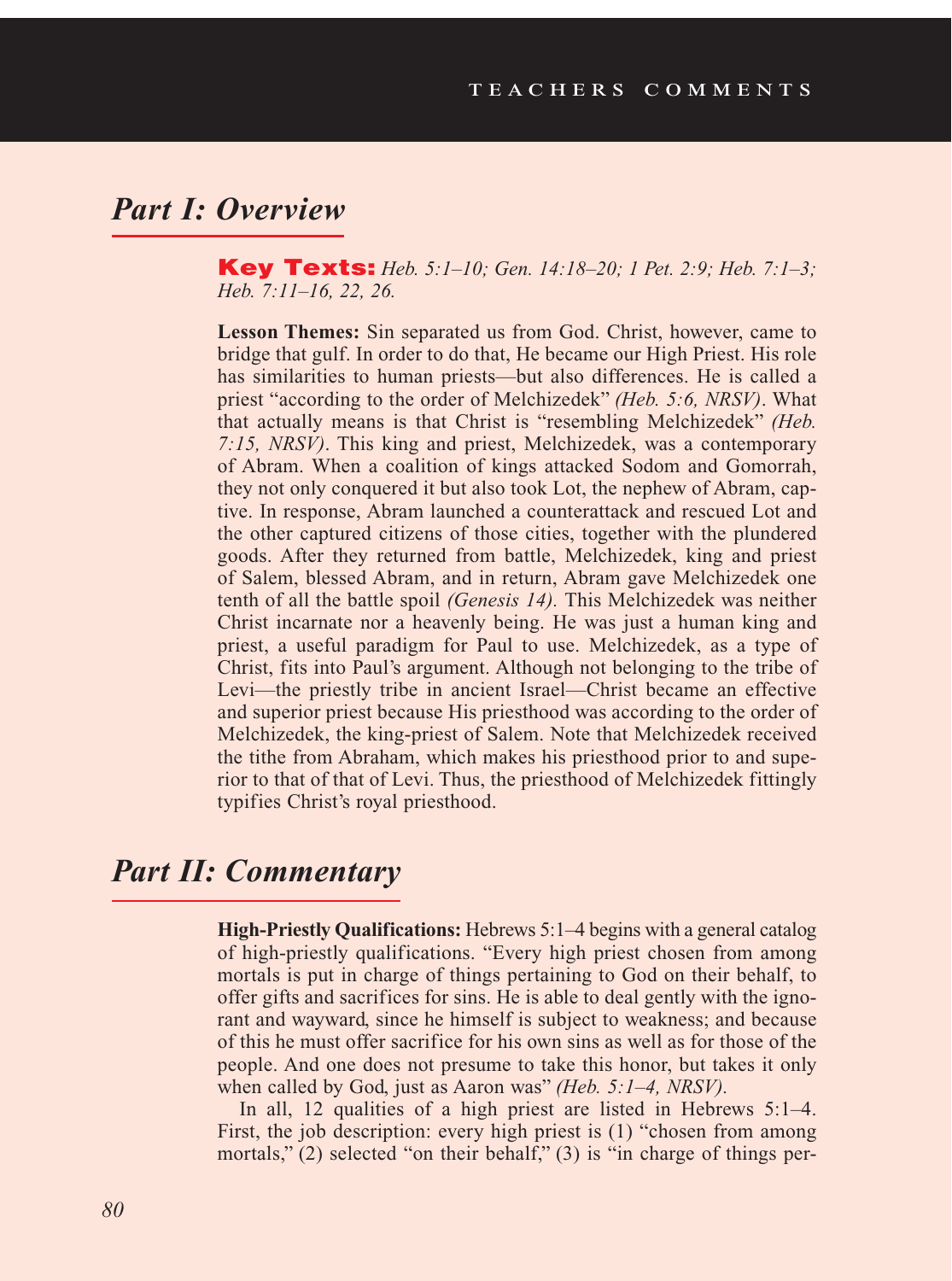taining to God," and  $(4)$  is appointed "to offer gifts and sacrifices"  $(5)$ "for sins." Next come the personal dispositions: (6) "He is able to deal gently with the ignorant and wayward" and (7) is "subject to weakness." Furthermore, (8) "he must offer sacrifice for his own sins," (9) "as well as for those of the people." Finally, the issue of vocation: (10) "one does not presume to take this honor," (11) "but takes it only when called by God," (12) "just as Aaron was" called.

Four characteristics for the high priest stand out. These are: solidarity with humans (qualities  $1-3$ ); ability to moderate his emotion (quality 6); being subject to weakness (quality 7); and, finally, the priest's calling (quality 12). We will deal with each one of these four outstanding characteristics before turning our attention to Christ's qualifications for this job.

First, the high priest is chosen from among his own people. He was supposed to be an Israelite *(Exod. 29:9, 44; Num. 18:1–7)* from the tribe of Levi. Aaron was appointed first as high priest by God Himself *(Exod. 28:1)*. When certain individuals, such as Korah and his company, presumed to appoint themselves or others to the position of high priest, God had to destroy them *(Num. 16:15–40)*. The priesthood and its prerogatives were not a trifling matter, as King Uzziah experienced via a leprous outbreak on his own body when he forced his way into the temple to make an offering on the altar of incense *(2 Chron. 26:16–21)*. Interestingly, during the Second Temple period, or intertestamental period, at the end of the Hasmonean kingdom, Salome Alexandra took the throne as queen (76–67 b.c.), but not the priesthood. Because of her gender, she could not be high priest. So, she appointed her eldest son, Hyrcanus II, to the position. His younger brother Aristobolus II did not accept the appointment of his brother and rivaled him for the office.

So, we see that the earthly high priest was always a male, chosen from his own people. He also needed to show solidarity with his own people. Thus, as we said, he was an Israelite, a descendant of Aaron, from the tribe of Levi. His job was to represent other humans before God and offer gifts and sacrifices on his own behalf and on theirs. The topic of Christ's solidarity with us humans surfaces in Hebrews 2:17, 18, resurfaces in Hebrews 4:14–16, and will be developed further in Hebrews 5.

Second, the high priest, as Hebrews describes him, is a person who is able to moderate, meaning restrain, his own emotion with those who are ignorant and go astray. "He is able to deal gently with the ignorant and wayward" *(Heb. 5:2, NRSV).* The ideal high priest was a person not too harsh but also not indifferent to sin. The earthly high priest shared in the general responsibilities during the cultic year *(Exod. 29:38–46)*; but he alone offered the sacrifices on the Day of Atonement *(Lev. 16:1–25)* and carried the Urim and the Thummim *(Exod. 28:30)*. He needed to do all of these things with emotional self-control.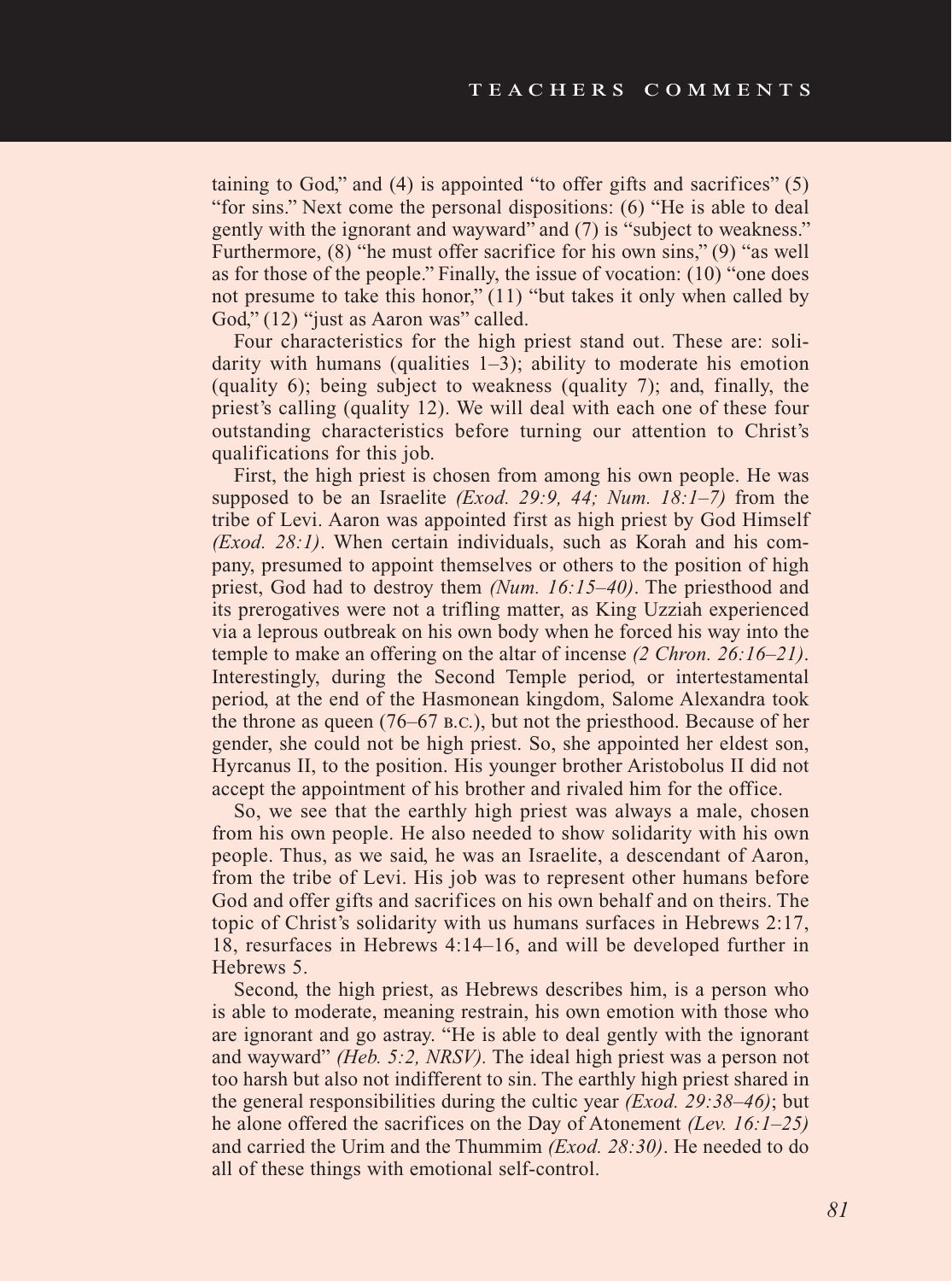Third, while at least sometimes the high priest must have been frustrated with the sins committed by his people (just think of the high priest Eli when he wrongly accused Hannah of being drunk [1 Sam. 1:13, 14]), he was himself subject to weakness. Hebrews 5:2 literally says the high priest was "clothed," "wore," or was "surrounded" with weakness underneath his elaborate outer garb *(Exodus 28).* This distinction is important because his weakness enabled him to deal gently with the wrongdoers. As a high priest, he showed solidarity with his people, restrained his emotions when frustrated, and also was aware that he was subject to sin. This made him an approachable person.

Fourth, the office of the high priest was not one for which a person could enlist or run. The first appointee, Aaron, was chosen by God, and no one was permitted to confer this honor upon himself. A person accepted it only when summoned by God.

In summary, a high priest showed solidarity with his people, controlled his emotions, was aware of his weakness, and took the office only when summoned by God.

**Thought Question:** When the church applies corrective discipline to an erring person, why is it important to show solidarity, have emotional selfcontrol, and be aware of one's own weakness?

**Christ's Qualifications:** With Hebrews 5:5, 6, Paul turns the discussion to Jesus. Paul considers Jesus in the context of two of the qualifications of high priest, delineated in the previous section, namely, His divine appointment and His solidarity with humans.

First, Christ as High Priest did not take the honor upon Himself, but, rather, God appointed Him to the position. How does Paul make that point? By welding two psalms together. Both already have been used in Hebrews, in Hebrews 1:5 and Hebrews 1:14, at the beginning and end of a string of quotations in Hebrews 1:5–14. The first quotation is from Psalm 2:7. Psalm 2 is the Messianic psalm that talks about the appointment of Christ as the prophesied Son of David. The second quote comes from Psalm 110:4 and shows that Christ is called to be a Priest by God. His priestly accomplishments already were alluded to in Hebrews 1:3: "When he had made purification for sins, he sat down" *(NRSV)*. Here Paul combines the Sonship motif, with the high-priestly motif of Christ. Christ is the appointed Son of God and the perfect High Priest for humans, "according to the order of Melchizedek" *(Heb. 5:6, NRSV)*, or as Hebrews 7:15 states, "resembling Melchizedek" *(NRSV).* Like Melchizedek, Christ is King and Priest. Compared to human Levitical high priests, Christ is better than they are in that He is able to deal gently with the ignorant and wayward. Likewise, He is able to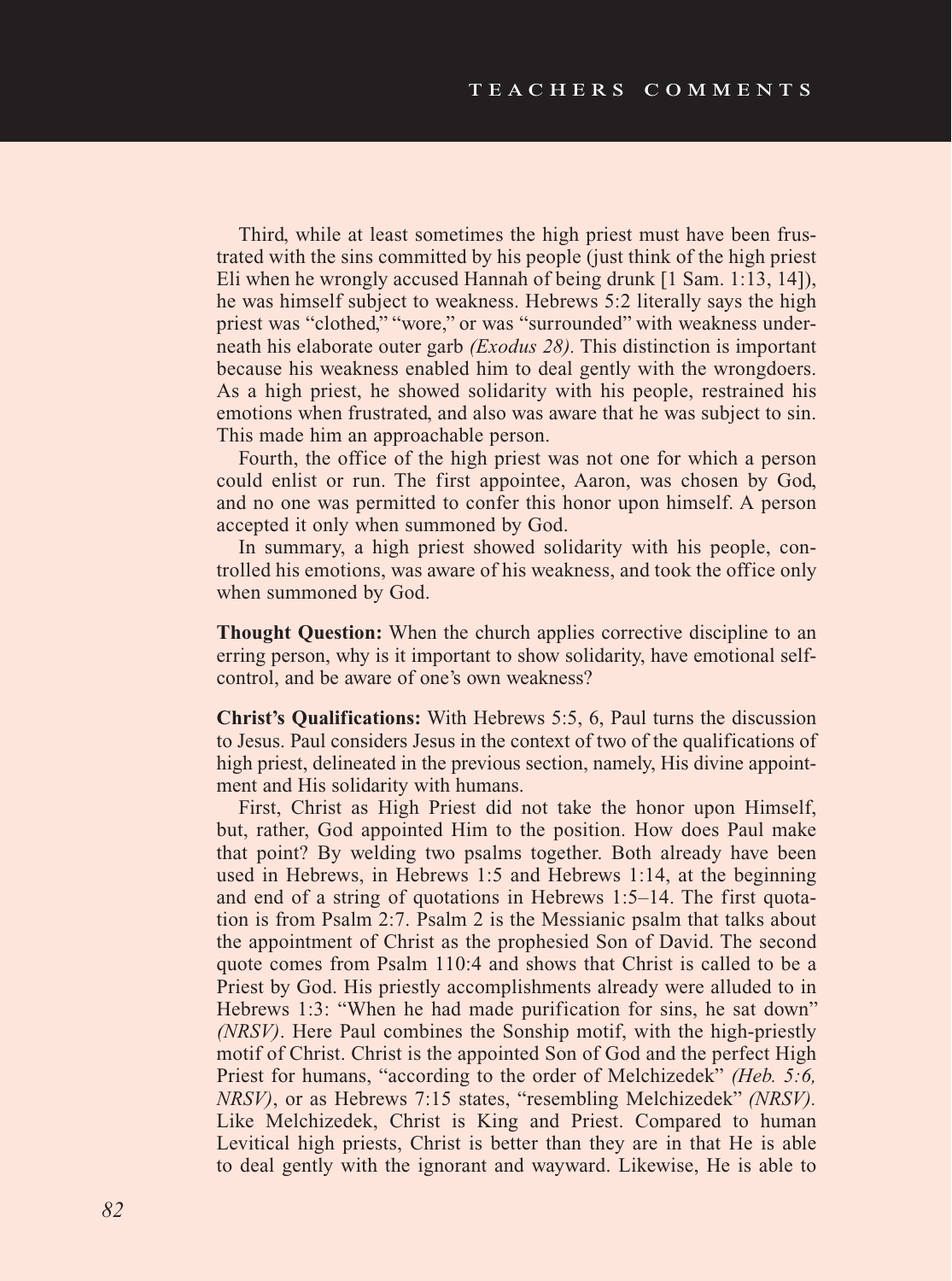"sympathize with our weaknesses" *(Heb. 4:15, NRSV)* and "to help those who are being tested" *(Heb. 2:18, NRSV)*. He is "able to save completely" *(Heb. 7:25, NIV)* and can perfect "forever those who are being made holy" *(Heb. 10:14, NIV).* 

The second qualification of Christ, namely, showing solidarity with humans, is made obvious by His suffering, His learning obedience, and His becoming perfect *(Heb. 5:7–10).* 

**Thought Question:** Read Hebrews 7:23–25. Why was it necessary to have a better High Priest than those from the tribe of Levi?

## *Part III: Life Application*

Thus far, Paul describes Jesus as superior to the angels in His capacity as the enthroned Son of God *(Hebrews 1)*. Yet, for a time, Jesus is made lower than the angels, as One who, through His death, destroyed Satan's power of death *(Hebrews 2)*. Jesus also is described as the One unable to provide rest for the Exodus generation because of their unbelief *(Hebrews 3)*, but able to offer rest for the post-Messianic people of God *(Hebrews 4).* Jesus also is a Priest who is similar, yet very different from, the priests of the Levitical priesthood *(Hebrews 5).* In light of this information, what is the next step to which Paul wants to lead his audience?

Paul wants his readers to advance in their understanding of Christ's high-priestly ministry by seeing His resemblance as their High Priest to Melchizedek. However, there are some obstacles. The obstacles include the readers' being lazy in hearing the Word; needing milk as immature Christians, rather than solid food; and being unskilled in the Word of righteousness *(Heb. 5:11–14)*. Although Paul speaks in very strong terms, he balances his exhortative reproach with a positive statement about their spiritual condition by saying: "Even though we speak in this way, beloved, we are confident of better things in your case, things that belong to salvation" *(Heb. 6:9, NRSV).* 

#### **Thought Questions:**

**1. Is there ever a place in our personal spiritual journey when we need to be accountable to a third party, besides God, for our progress or regress? Discuss.**